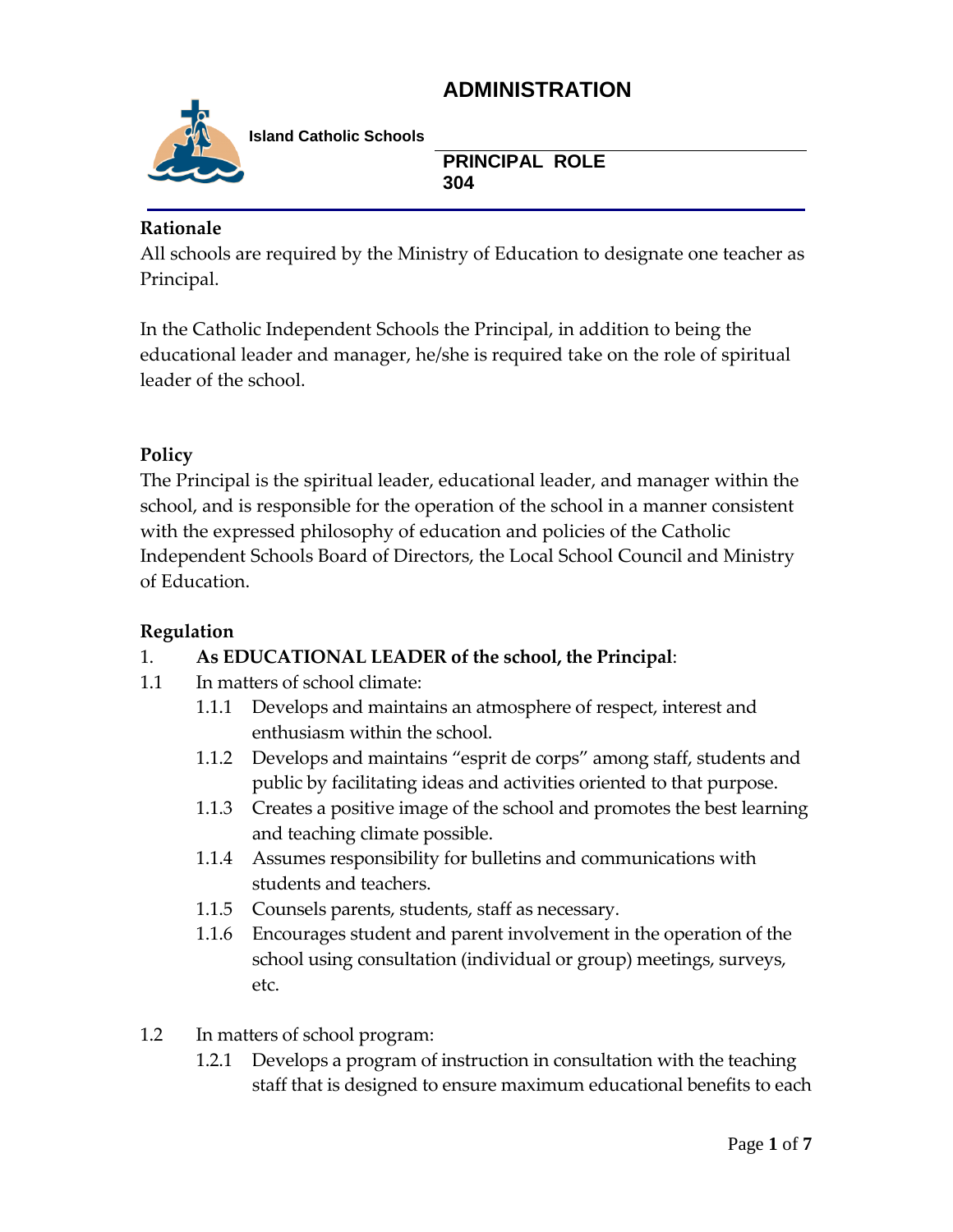

**Island Catholic Schools** 

#### **PRINCIPAL ROLE 304**

student according to interests, degree of motivation, and academic ability within the potential of the school.

- 1.2.2. Provides leadership to the staff in expanding and modifying the school's potential in identifying school needs and determining educational objectives using individual initiative and consultation as well as periodic meetings with the entire staff.
- 1.2.3 Promotes the implementing of desirable educational innovations for the improvement of instruction.
- 1.2.4 Develops an efficient system for pupil and program appraisal and recommends changes needed to improve existing programs.
- 1.2.5 Re-evaluates grading policies and pupil progress determinants at intervals with members of the staff.
- 1.2.6 Initiates and co-ordinates plans to utilize community resources in the instructional program.
- 1.2.7 Provides leadership in the area of curriculum implementation.
- 1.3 In matters relating to students:
	- 1.3.1 Develops and implements operational guidelines in the maintenance of discipline and pupil self-control in the school.
	- 1.3.2 Maintains standards of student discipline designed to command the respect of students and parents and to minimize school and classroom interruptions.
	- 1.3.3. Provides for adequate recognition of student accomplishments through graduation exercises, award programs, letters of recognition, etc.
	- 1.3.4 Maintains an efficient pupil progress reporting system to parents.
- 1.4 In matters relating to staff:
	- 1.4.1 Promotes professional growth of school staff and maintains his/her own program of professional growth.
	- 1.4.2 Keeps informed about current administrative, instructional, and organizational trends in education.
	- 1.4.3 Organizes and co-ordinates monthly staff meetings and in-service activities for staff which reflect the Catholic school mission.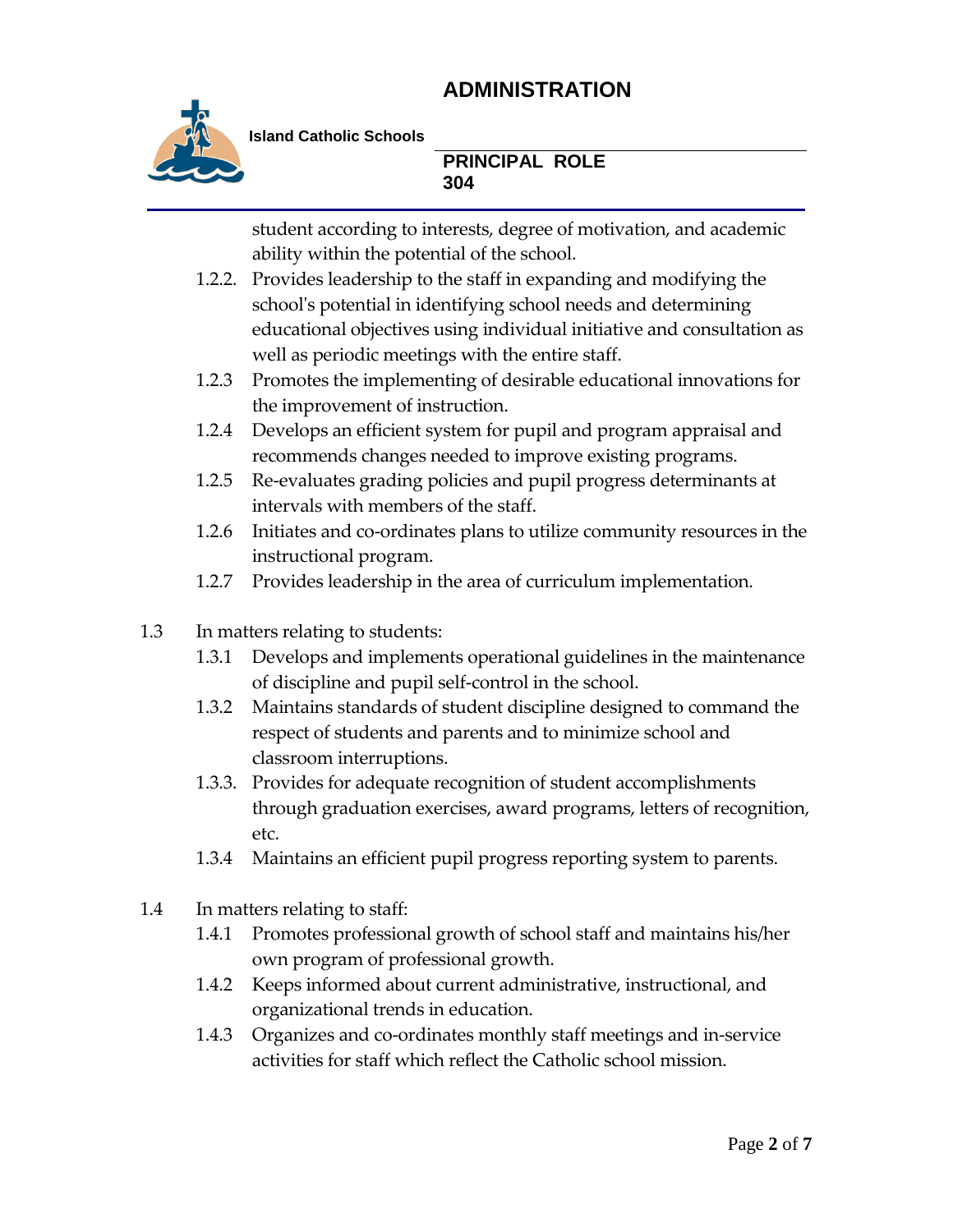

**Island Catholic Schools** 

**PRINCIPAL ROLE 304**

- 1.4.4 Conducts personnel evaluations for all staff in accordance with established policies and procedures.
- 1.4.5 Provides for suitable leadership opportunities in all aspects of extracurricular activity.
- 1.4.6 Serves as staff mentor to the vice-Principal(s) (if any) and provides responsibilities and rights that enhance that position promotes a team approach and provides training beneficial to assuming educational leadership, spiritual leadership as well as developing management capabilities.
- 1.5 In matters relating to the community:
	- 1.5.1 Provides for liaison and communication between schools and community, staff, and students, including any parent-teacher organizations, writing and printing handbooks, booster clubs, service clubs, churches and other areas.
	- 1.5.2 Interprets the philosophy, policy and regulations of the school to the community.
- 1.6 In matters relating to the Local School Council and Catholic Independent Schools Board of Directors:
	- 1.6.1 Assists the Local School Council by interpreting school concerns and needs.
	- 1.6.2 Provides information to the Local School Council in policy development and evaluation.
	- 1.6.3 Makes recommendations to the Local School Council concerning policy, practice, or personnel for the purposes of improving the quality of the school.
	- 1.6.4 Attends meetings as scheduled by Local School Council and the Superintendent of Schools.

### 2. **As SPIRITUAL AND MORAL LEADER of the school, the Principal:**

- 2.1 In matters regarding personal faith commitment:
	- 2.1.1 Evolves, fosters, and maintains (jointly with the staff) a "Mission Statement" which reflects the Catholic philosophy of the school, the faith commitment of its teachers, and their commitment to the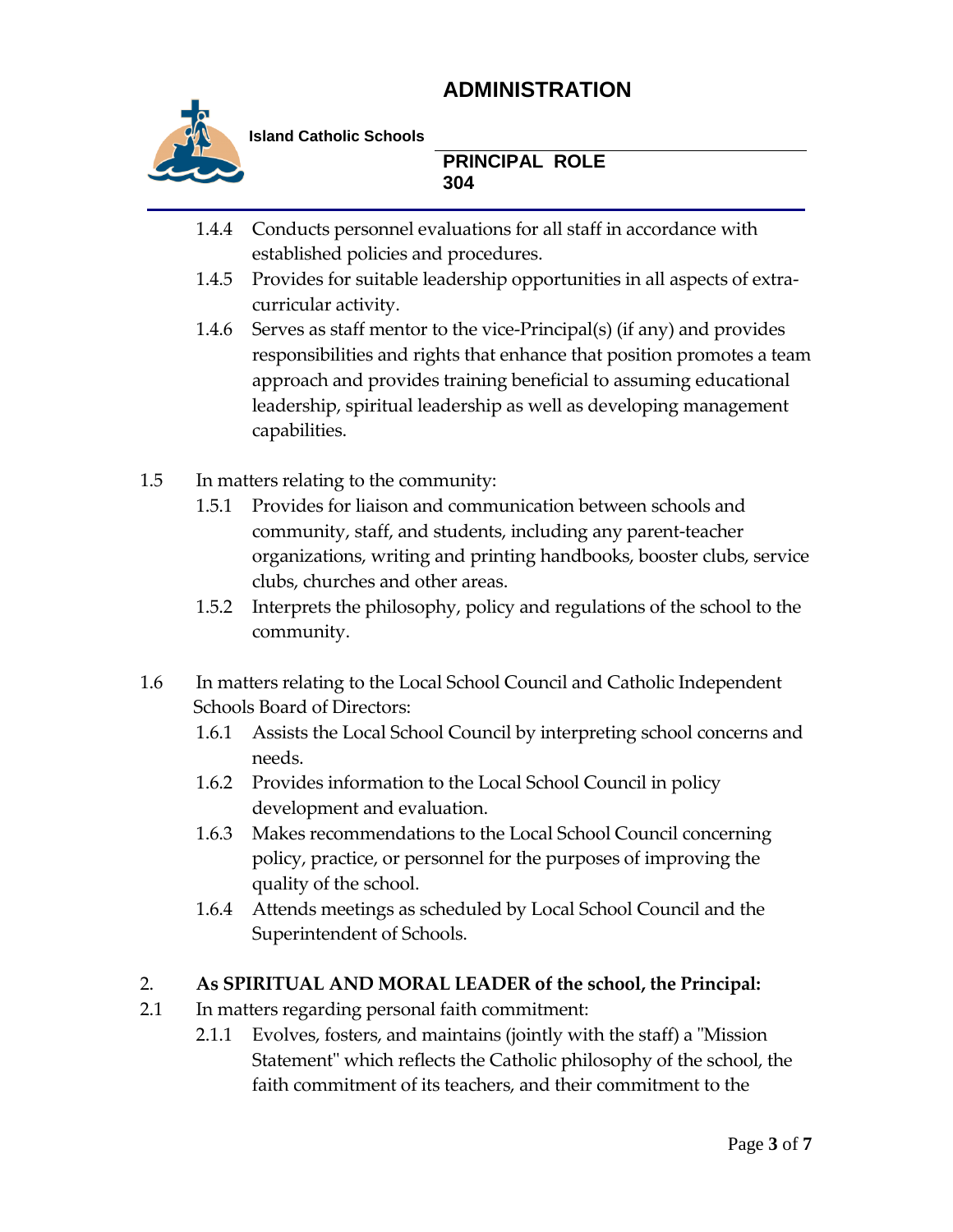

**Island Catholic Schools** 

**PRINCIPAL ROLE 304**

students to be witnesses to them and teach them as whole persons physical, intellectual, emotional, social and spiritual, - children of God entrusted to their care.

- 2.1.2 Ensures the overall tone of the Principal's interaction with teachers, students, parents, and public is tempered by the virtues of faith, hope, charity, forgiveness, respect and patience reflecting the "servant" model given us by Jesus.
- 2.2 In matters regarding school and parish faith community:
	- 2.2.1 Expects, develops and maintains Christian virtues in interactions among staff, students and public and encourages teachers to reflect the "servant" model in their dealings with students.
	- 2.2.2 Ensures that the instructional program offered presents the Catholic mindset especially in regards to ethics and morality.
	- 2.2.3 Provides for the co-ordination of religious activities in the school.
	- 2.2.4 Provides for celebration in the school or elsewhere by individual classes or the whole school especially for the seasons of the Church year - Advent, Christmas, Lent, Easter, etc. and special occasions such as the reception of sacraments, memorial masses, patron saints, etc.
	- 2.2.5 Provides for in-school rituals reflecting Catholic identity.
	- 2.2.6 Provides the opportunity, encourages and maintains liaison with the pastor, the parish and individual members of the faith community.
	- 2.2.7 Provides for staff faith development.
- 2.3 In matters regarding other school clients:
	- 2.3.1 Ensures members of other faiths can participate in a meaningful way, within the extent of Canon Law, in school religious rituals and celebrations.
	- 2.3.2 Fosters an ecumenical spirit among students and staff so that persons of all faiths and creeds feel welcome in the school.

#### 3. **As MANAGER OF THE SCHOOL, the Principal:**

3.1 In matters relating to program: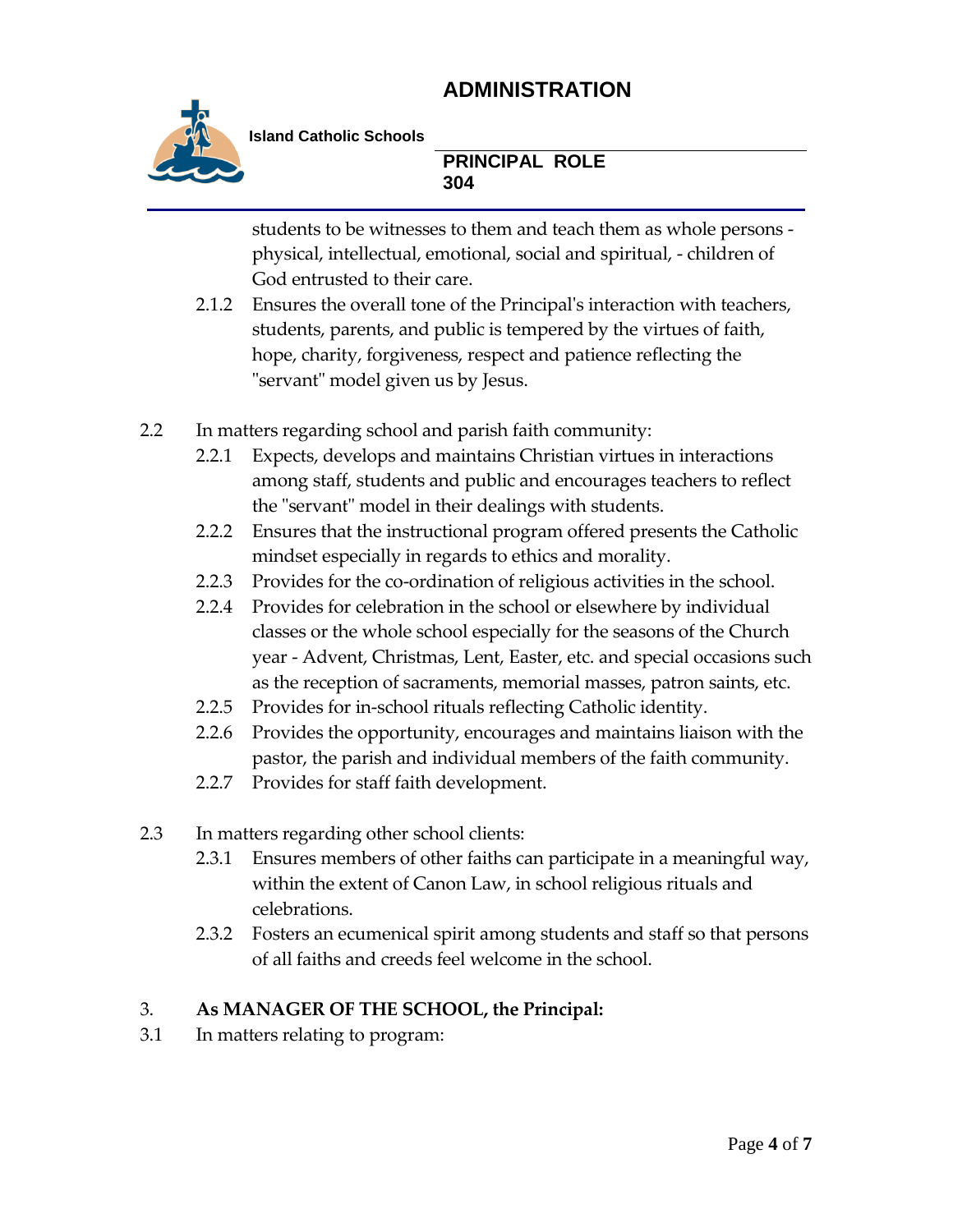

**Island Catholic Schools** 

**PRINCIPAL ROLE 304**

- 3.1.1 Prepares a master schedule for the implementation of an educational program with optimum use of facilities and staff, as well as daily operating schedules.
- 3.1.2 Enforces or implements all Local School Council and CISDV administrative directives and policies.
- 3.1.3 Supervises the collection, handling, and reporting of school money.
- 3.1.4 Takes responsibility for field trip allocation and supervision of such trips.

3.2 In matters relating to students:

- 3.2.1 Enforces school attendance laws and establishes internal procedures to monitor proper attendance in all classes.
- 3.2.2 Provides and maintains adequate record keeping practices of students' educational progress to assure all legal, provincial, and local requirements are met.
- 3.2.3 Facilitates the organization and administration of student government, student club programs, and other student affairs.
- 3.2.4 Supervises the assignment of student lockers and provides procedures for handling of related problems.
- 3.2.5 Supervises fund-raising activities of student organizations.
- 3.2.6 Establishes procedures for proper supervision at all school-sponsored events.
- 3.2.7 Attends to the general welfare, health and safety of pupils, making recommendations respecting conditions which may require special attention.
- 3.2.8 Holds emergency, earthquake, fore drills, lockdown and ensures fire and safety equipment is checked.
- 3.2.9 Develops and implements schedules to ensure adequate supervision of students before, during, and after school and ensures these schedules are communicated to parents, students and staff.
- 3.3 In matters relating to staff:
	- 3.3.1 Participates in the selection of staff in accordance with C.I.S.D.V. policies and procedures.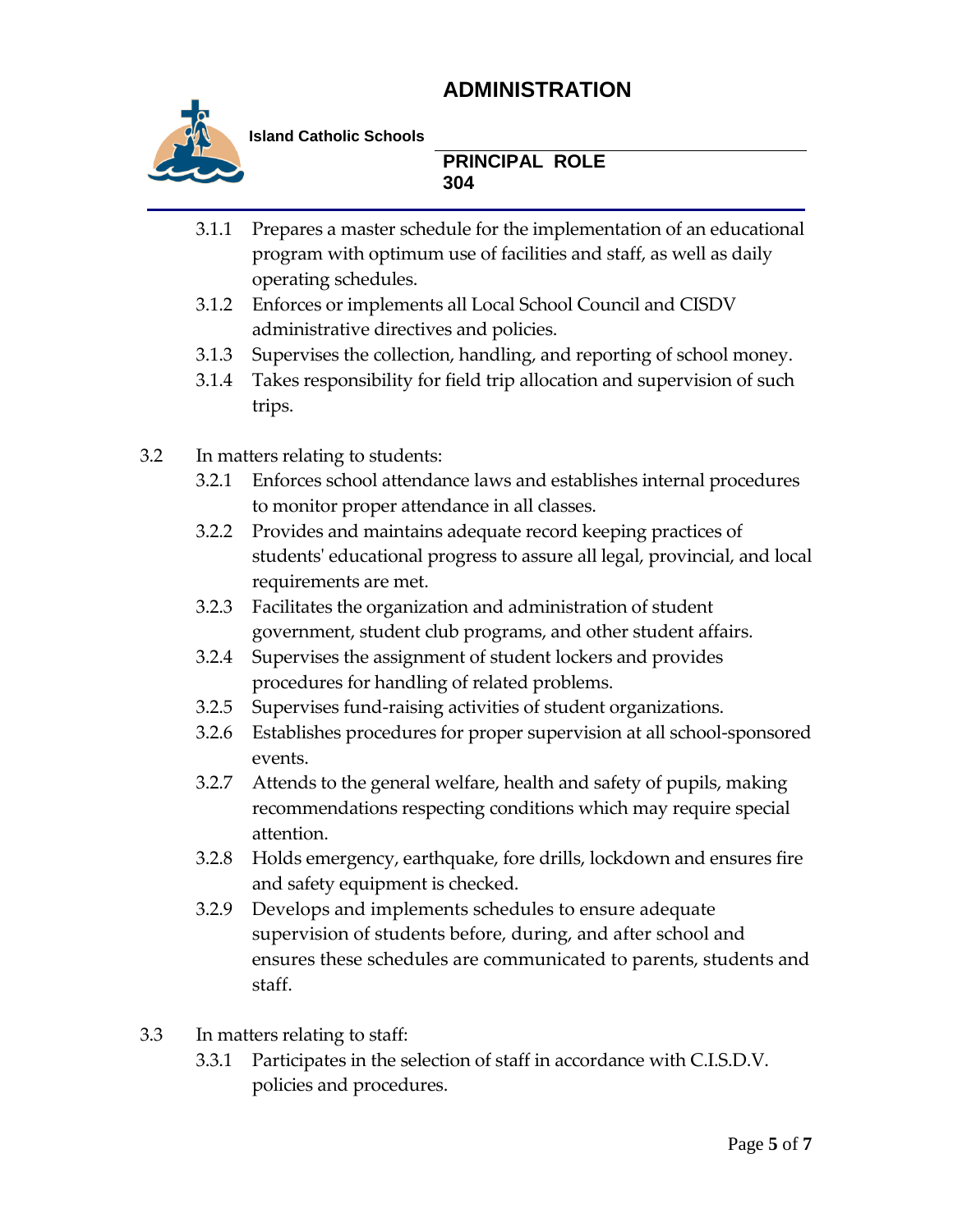

**Island Catholic Schools** 

#### **PRINCIPAL ROLE 304**

- 3.3.2 Allocates human resources within the school according to needs.
- 3.3.3 Secures, co-ordinates, and supervises the work of substitute teachers.
- 3.3.4 Plans, co-ordinates, supervises, and evaluates the work of support services within the building - custodians, assistants, secretary, etc.
- 3.3.5 Allocates curricular, extra-curricular, and out-of-class duties such as:
	- supervision of halls, student assembly area, playgrounds, gym, lunch, bussing, etc.
	- co-ordination of films, filmstrips, videos, and other audio visual aides
	- planning of major school projects
	- taking charge of lost and found items
- 3.3.6 Delegates authority to responsible personnel:
	- in any management area
	- in the absence of the Principal, cognizant that ultimate responsibility rests with the Principal
- 3.3.7 Ensures that necessary safety regulations and procedures are followed in accordance with Workers' Compensation Board (WCB) requirements.
- 3.3.8 Ensures that a sufficient number of First Aid trained staff are on site to deal with First Aid/emergency situations (as per WCB requirements).
- 3.4 In matters relating to the Local School Council, CISDV, and the Ministry of Education:
	- 3.4.1 Ensures that the school is organized efficiently and conducted according to the regulations governing the operation of schools, and according to other pertinent legislation and regulations.
	- 3.4.2 Directs the development and administration of the operating budget of the school.
	- 3.4.3 Makes investigations where and when needed regarding:
		- attendance
		- accidents
		- security of persons and property
		- as delegated by the Local School Council or Superintendent
	- 3.4.4 Supervises the preparation of all school reports.